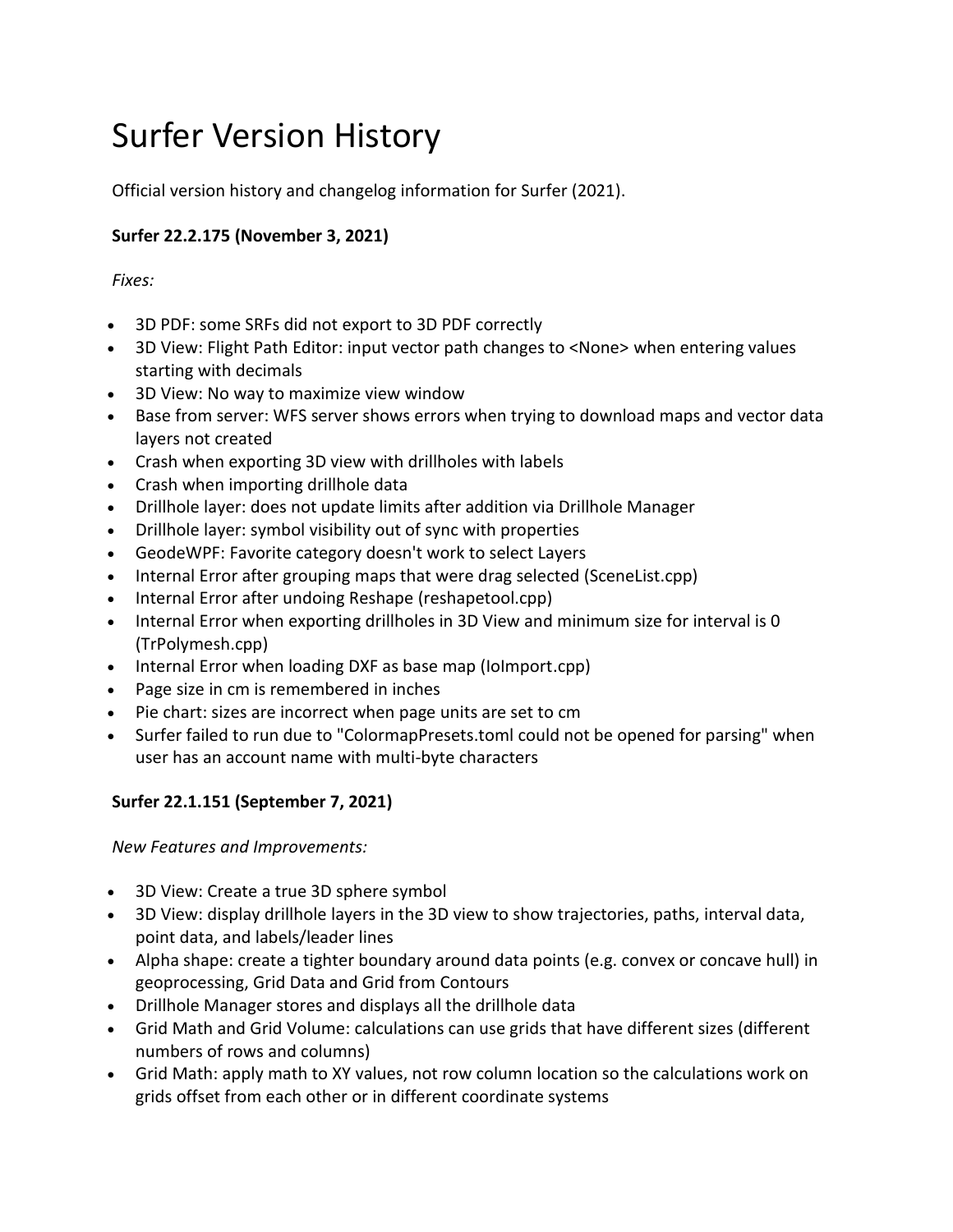- Grids: easily create isopach maps (true stratigraphic thickness) or isochore maps (true vertical thickness)
- New Layer Type: 2D Drillhole layer shows drillhole locations, deviation paths and bottom hole location

## *Fixes:*

- 3D PDF export: lat/lon maps appear dark and blocky
- 3D View: Antialiasing appears to be applied backwards for text
- 3D View: Base(raster) layer not displayed when map is transformed with X Scale or Y Scale
- Attribute Table: undo/redo leads to error or crash when left open after Undo map creation
- Crash in OpenGL driver when use trackball with surface map
- Drop shadow: turns background black when background opacity is not 0 when using math text instructions (\ markup)
- Internal Error changing Z axis length (axis.cpp)
- Internal Error creating unique ID for node (PlotDoc.cpp)
- Internal Error when gridding data with Kriging (KrigingGridder.cpp)
- Internal Error when importing multiple grids as Color Relief due to nan blank value (iogrid.cpp)
- Internal Error when Redo with Move To Layer command (SceneList.cpp)
- Text Editor: Including math text instructions (\ markup) makes white text turn black when exporting to image formats

## **Surfer 21.2.192 (July 6, 2021)**

### *New Features and Improvements:*

- Axis: improve wording of error "Axis exceeds coordinate space"
- Options: Enable OpenGL hardware acceleration: update Help tip

#### *Fixes:*

- 3D View button is available when 2 Map objects are selected
- 3D View: 3D surface maps visibility tied to 'surface background' when another layer exits
- 3D View: certain vertical exaggeration values cause the camera angle to revert to default
- 3D View: grayed out when you have a 3D base
- Axis: manual scaling: improved warnings
- Contour map: contour fill is applied improperly for a specific grid
- Crash getting limits of Profile in Group when source deleted
- Crash when closing plot document
- Crash when closing Surfer
- Crash when going between 2D and 3D view windows
- Crash when undoing Reload Layer with Attribute Table open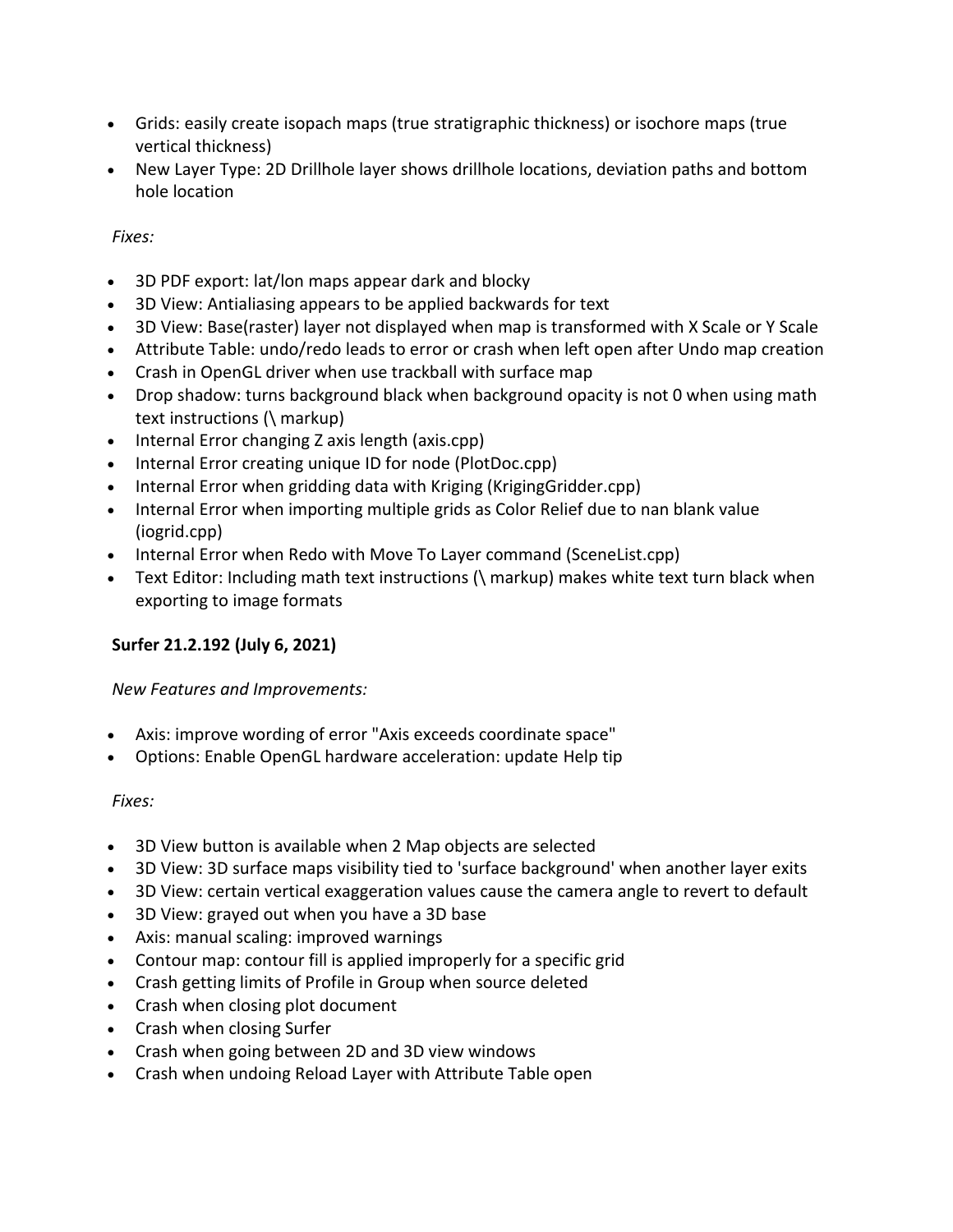- Error that the file contains an incorrect path when opening an SRF file and the data is not on the
- computer and then try to open data
- GDB import: "No geometry objects were found in the geodatabase" error upon import
- Internal Error after Grid Data because of invalid search parameters (gridder.cpp)
- Internal error opening file with 0 scale map transform (graphics3.cpp)
- Internal Error when adding base layer with extreme coordinates (axis.cpp)
- Internal Error when editing contour labels (uicontourlabeltool.cpp)
- Internal error when importing BLN file (and probably others) with infinite values (TrGraphics.cpp)
- STL files created in Surfer do not import with 3D geometry
- Swiss CH1903 LV03: incorrect WGS84 conversion factors (XYZ Displacement/Rotation)

## **Surfer 21.1.158 (May 5, 2021)**

*New Features and Improvements:*

- 3D View: display 3D polylines, 3D polygons and 3D polymeshes in 3D
- Change To: convert regular points, polylines and polygons to 3D polylines and 3D polygons (and vice versa)
- Import: import 3D polylines, 3D polygons and 3D polymeshes as 3D geometry
- Properties: Coordinates: display and edit Z coordinates for 3D geometry
- Grids: calculate area and volume between contours
- 3D PDF Export: reduce file size of exported file using the grid surface "quality reduction"
- Display 32-bit BGRA images with or without transparency (turn off the alpha channel)
- DXF Export: option to export LWPOLYLINE with no ZLEVEL (2D flat polylines)
- Automation: all grid exporting/saving commands need an export options string
- Automation: ClassedPostLayer: new Class properties (including colormap)
- Automation: GridAssignNoData: use polygon boundary
- Automation: GridProject
- Automation: LabelFormat: DMSFormat and DMS options
- Automation: PointSample
- Automation: SaveFile [Grid]: use parameter for SpatialReferences

### *Fixes:*

- 3D View: VRML Export: surface artifacts exist and blanked/NoData areas not removed
- Axes: Automatic Scaling should not default to something that gives you an error
- Axis Grid Lines: minor grid lines don't show up before first major tick
- Base from Data: doesn't import coordinate system information for data (e.g. from GSR2, PRJ)
- Base layer: Coordinates: when you move a polygon into base layer, the tracker isn't visible
- Convert Layer: converting to 3D surface creates empty map
- Coordinates Page marker tracker incorrect after moving shape within a Base Map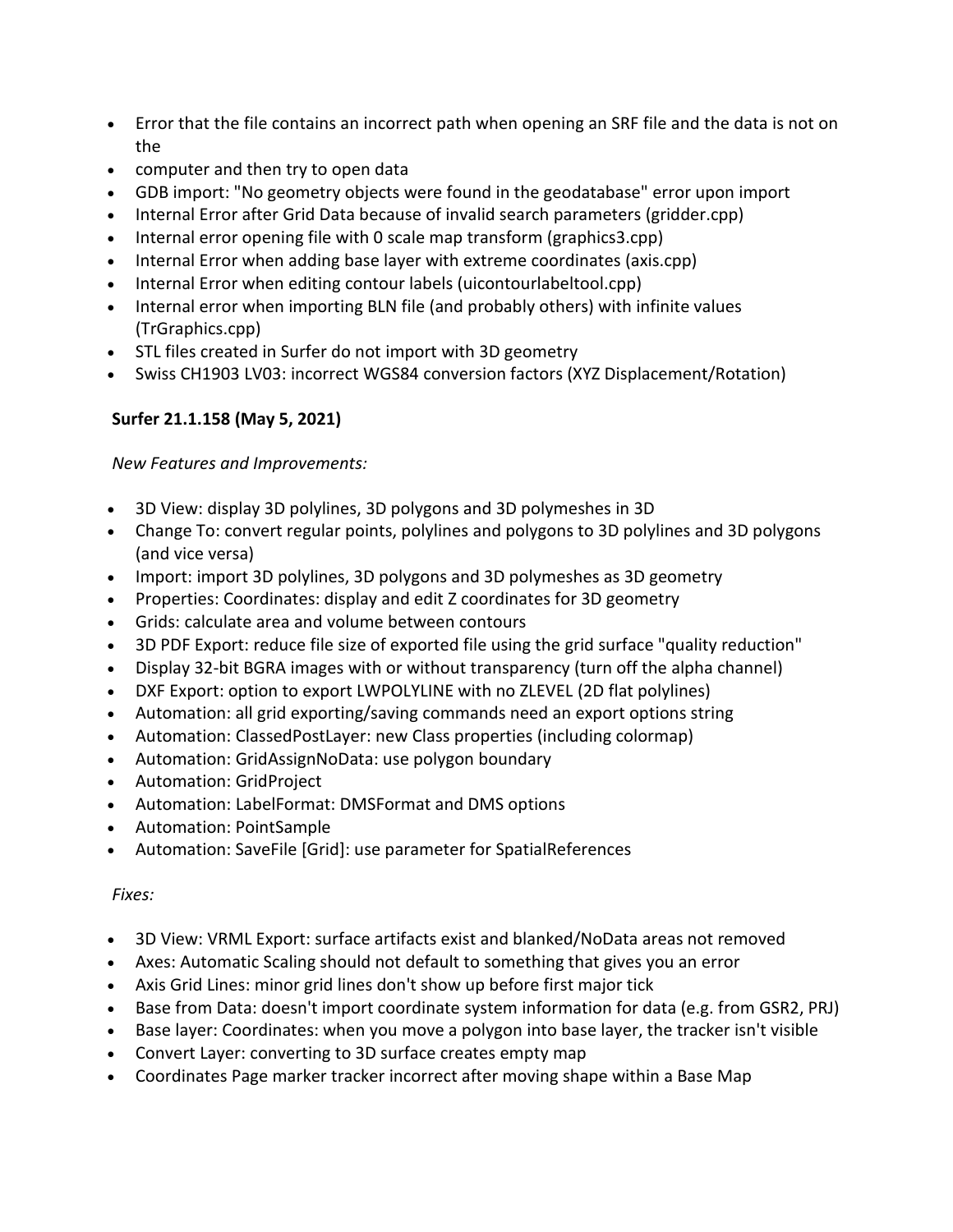- Coordinates Page vertices do not update when moving shapes within a Group within a Base Map
- Crash after closing when displaying drop-down from Properties control
- Crash after pasting contour layer into base layer
- Crash in notifications when NotificationStatuses.txt has been altered
- Crash reports: thousands of ZIPs in Temp were created when report cannot be sent (connection issue, etc.)
- Crash when drawing filled contours after undo Break Apart
- Crash when Grid Data Variogram after minimizing window
- Crash when Undo
- Endless Internal Error setting map scaling to 'inf' (axis.cpp, line 133)
- Export KML/KMZ: object IDs for point objects are not exported
- GPX Import Filter wasn't reading the elevation data
- Internal Error after closing a window (gscatch.cpp)
- Internal Error after creating 3D view (memorymappedcache.cpp)
- Internal Error after grouping/ungrouping objects (Scenelist.cpp)
- Internal Error when adding a profile over Z values with high number of sig digs (usertransform.cpp)
- Internal Error when converting a 2-grid vector to a 3D wireframe or 3D surface (iogrid.cpp)
- Internal Error when expanding Map and then delete (polygonnode.cpp)
- Internal Error when gridding data with Kriging (polarvariosurface.cpp)
- Internal Error when importing file with '%' character in filename
- Internal Error when opening a Surfer 7 SRF file with filled contours that have bad header info (contourfill.cpp)
- Internal Error when reshaping a polygon (reshapetool.cpp)
- Internal Error when Undo Order Change or Undo Delete (scenelist.cpp)
- Internal Error when undoing group with color scale after breaking apart layer (scenelist.cpp)
- Internal Error when undoing group, ungroup and reshape (gscatch.cpp)
- Internal Error with Grid Data using Kriging (kriginggridder.cpp)
- Internal Error: Grid Data: when loading settings for pages that don't use the settings
- KMZ import: File is stretched/wrong limits after import
- Objects are not grouping when the Attribute Table is open
- Open Grids: item added for each time you click on an open grid

## **Surfer 20.3.2 (October 18, 2021)**

#### *Fixes*

- Updated licensing for security and compliance
- A minor lighting-angle calculation issue was fixed for cubes and 2D spheres when the VE was not 1.0
- Axes: Automatic Scaling should not default to something that gives you an error
- Crash when Grid Data Variogram after minimizing window
- Endless Internal Error setting map scaling to 'inf' (axis.cpp, line 133)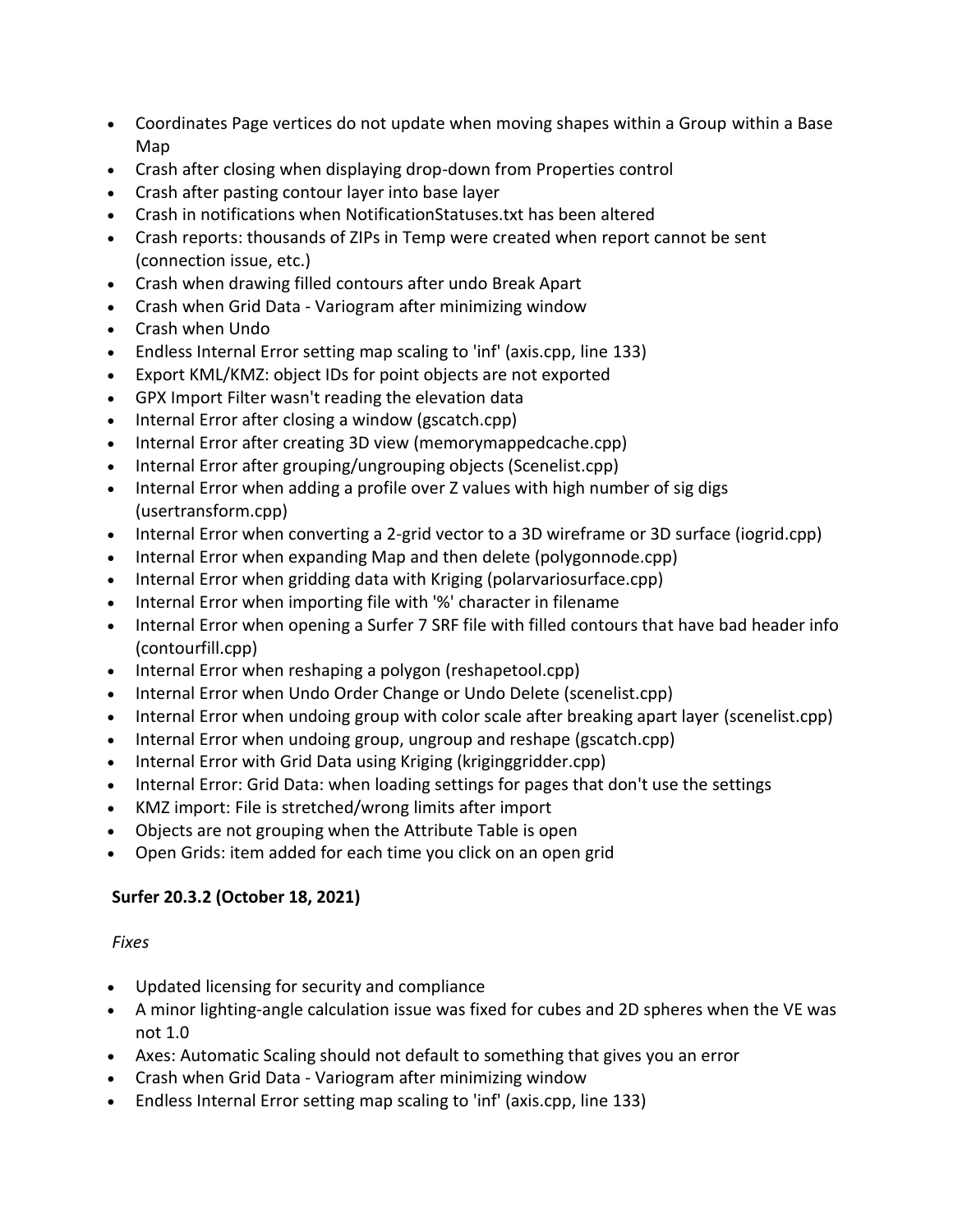- GsCrash: thousands of ZIPs were created in Temp when the report could not be sent
- Internal Error when converting a 2-grid vector to a 3D wireframe or 3D surface (iogrid.cpp)
- Internal Error when importing file with '%' character in filename (gscatch.cpp)
- Internal Error when reshaping a polygon (reshapetool.cpp)
- Internal Error when Undo Order Change or Undo Delete (scenelist.cpp)
- Internal Error with Grid Data using Kriging (kriginggridder.cpp)
- Internal Error with Grid Data when loading settings for pages that don't use the settings (CmdCrossValidate.cpp)
- KMZ import: File is stretched/wrong limits after import

## **Surfer 20.2.218 (March 3, 2021)**

## *Fixes:*

- 3D View: performance improvements so it is faster
- Axes: error opening SRF file which opened without error in previous versions
- Crash in worksheet after getting Invalid row number error
- Crash when using map wizard
- Error: encountered an improper argument saving to default Temp folder
- Error: encountered an improper argument when editing grid from internal storage
- Grid Calculus: error when selecting an existing grid ("Input grid must be at least 3 rows x 3 cols")
- Internal Error in worksheet when using Text to Number
- Internal Error when loading MIF (trgraphics.cpp)
- Internal Error when open an S10 SRF file with inappropriate axis scaling settings in S16 (axis.cpp)
- Internal Error when pressing left arrow key (scenenodetreectl.cpp)
- Internal Error when saving a grid with 1-grid node dimension (iogrid.cpp)
- Notifications: message text is too small to read on high resolution monitors
- Notifications: users often see "error occurred when we tried to download the latest notifications"
- Save: improve the save process for SRF files to not rely on the Temp folder when resaving

# **Surfer 20.1.195 (January 5, 2021)**

## *New Features and Improvements:*

- New Map Type: Peaks and Depressions
- Base Map: use attribute as Object ID for polylines, polygons, points
- Grid Info: Polygon Boundary: report statistics for each polygon individually
- Grid Volume: Polygon Boundary: report volume for each polygon individually
- 3D View: 3D PDF Export: reduce file size
- 3D View: 3D PDF Export: speed up export
- 3D View: add color scale bar